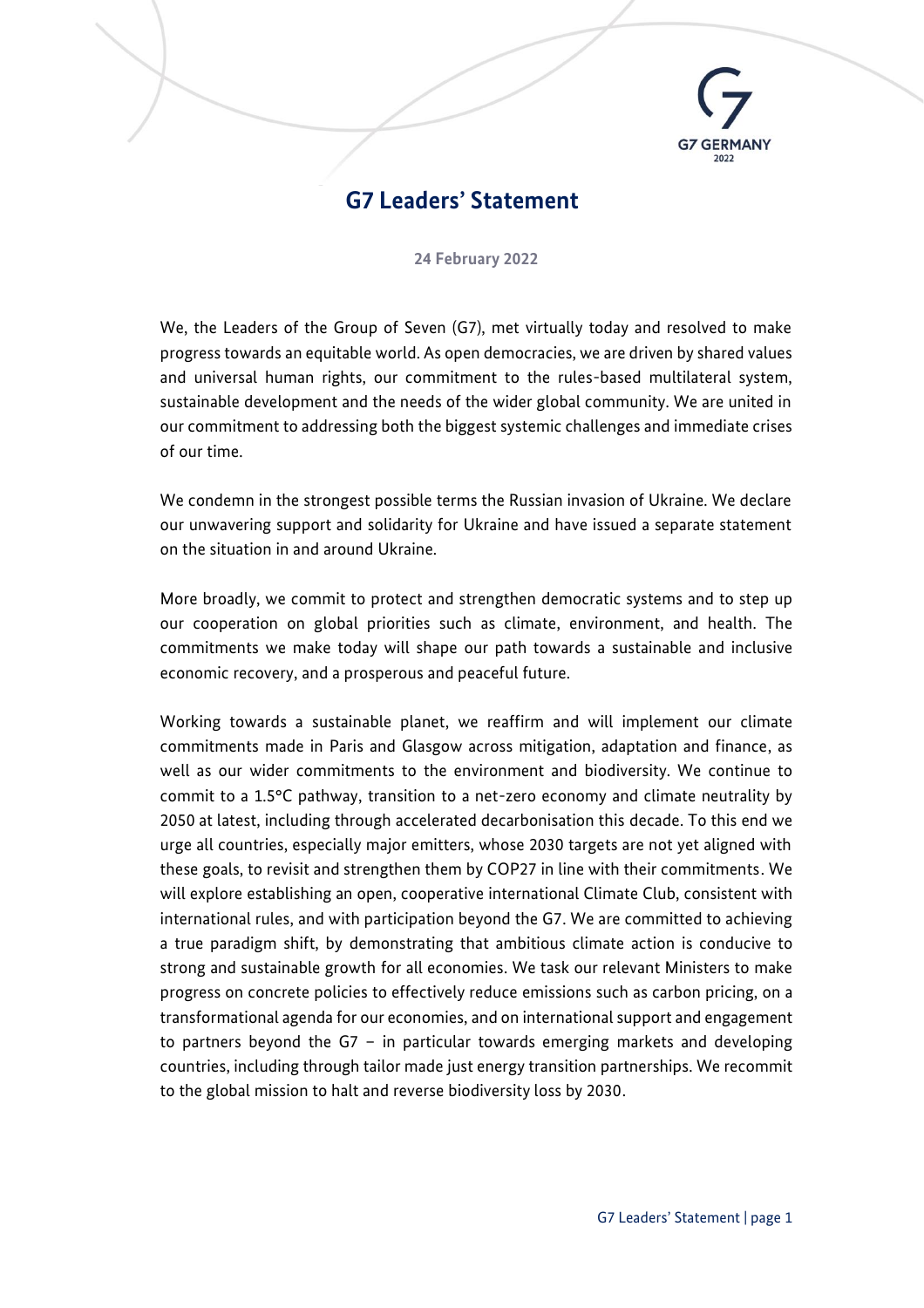

We aim to deliver on economic stability and transformation. Following unprecedented economic support for the global economy, stability- and growth-oriented economic policy and sound public finances shall guide our pathway to recovery that supports investment, quality job creation and prosperity for all. In the face of current geopolitical tensions, pandemic-related uncertainties and macroeconomic challenges, notably including elevated inflation dynamics, we remain unwaveringly committed to driving strong, sustainable, balanced and inclusive recovery and long-term growth in our economies and worldwide, in line with the 2030 Agenda for Sustainable Development and the Paris Agreement, enabling the green and digital transformation in a socially just and gender equitable way. We will support progress towards the global ambition of USD 100 bn of support to countries most in need, including through the voluntary channeling of Special Drawing Rights or equivalent contributions. We will also continue to monitor major global risks, including those arising from heightened geopolitical tensions. We are committed to ensuring energy security. Recalling the critical importance of free, fair and sustainable trade, we remain strongly committed to reforming and strengthening the rules-based multilateral trading system and will work together to bolster the resilience and sustainability of global supply chains and energy markets, while continuing to consult on collective approaches to policies and practices which undermine the fair and transparent operation of the global economy. We reaffirm our commitment to ensure the swift global implementation of the historic 2021 G20/OECD two-pillar international tax package towards a fairer global tax system.

To promote healthy lives worldwide, we will step up our efforts to tackle COVID-19 and prepare for future pandemics and health crises globally. We reaffirm our commitment to support the leading and coordinating role of World Health Organisation (WHO) and to contribute to the WHO's goal of 70% COVID-19 vaccination coverage worldwide. We will support all pillars of the ACT-Accelerator. Our collective action will include following up on all of our 2021 commitments and making new commitments for 2022, including financial pledges and accompanying measures such as vaccine rollout. We will continue our collective efforts to end the pandemic in 2022, and more broadly support health sovereignity at national and regional levels, including by intensifying our support to local vaccine production, distribution and scientific research worldwide. We will fortify longterm pandemic prevention, preparedness and response, including through the One-Health approach, and further improving the coverage of pathogen surveillance networks, advance universal health coverage and strengthen equitable and resilient and gender-responsive health systems as well as the global health architecture while working towards appropriate financing mechanisms.